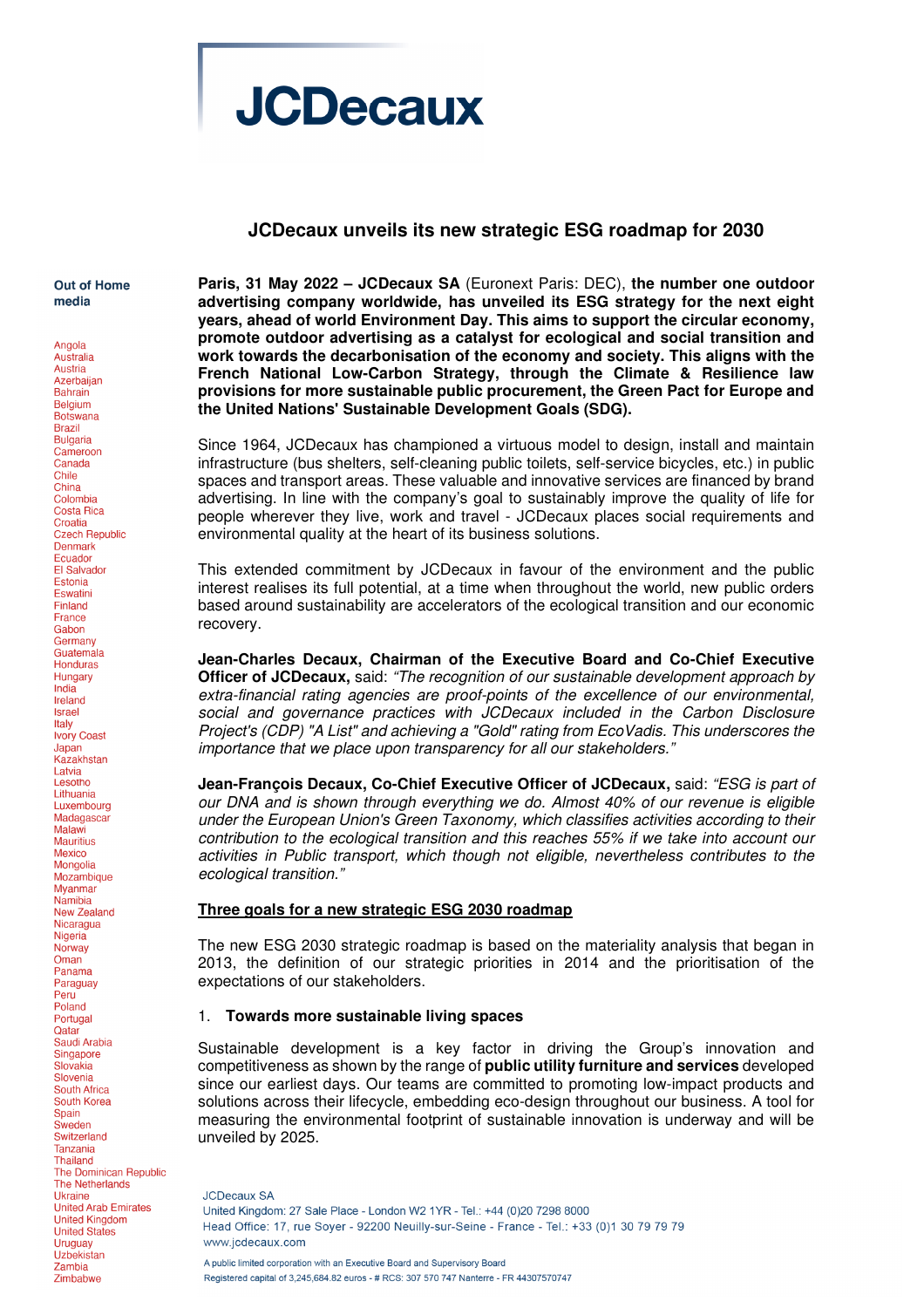

With a highly visible presence in public spaces, **JCDecaux Media practices and promotes responsible outdoor advertising.** With a daily audience of more than 850 million people worldwide, the Group sets the highest standards in Out-of-Home media to promote and display responsible advertising campaigns. We will implement a Code of Ethics for Out-Of-Home display in 100% of the countries where we operate by the end of 2022, safeguard our digital furniture and facilitate public interest communication serving the United Nations' 2030 Agenda.

### **2. Towards an optimised environmental footprint**

Like France, with its contribution to carbon neutrality for all its activities from end-2021, JCDecaux is rolling out an **ambitious climate strategy aligned with the Paris Agreement for all the Group's activities**, enabling action on our entire emissions' scope from 2023. As part of this approach, 100% of the Group's electricity consumption will be covered by green electricity by the end of 2022. As our digital transformation increases and our media continues to grow, the Group pledges to reduce by 5% its carbon emissions relating to the electricity consumption of its furniture in absolute value by 2030 (vs. 2019) and by 10% based on consumption per advertising m² by 2030 (vs. 2019).

JCDecaux pledges to **curb its other environmental impacts through targeted actions in the areas of waste management, water consumption and protection of biodiversity.** As JCDecaux street furniture and vehicles are cleaned using rainwater and our ongoing maintenance extends their lifespan, the Group is committed to zero landfill for all waste generated in countries with appropriate facilities by 2035. Reuse, recycling and even incineration with or without energy recovery will be prioritised.

#### **3. Towards a responsible business environment**

As a family-owned company, JCDecaux's priority is to **be a responsible employer**. We respect fundamental social values, provide an exemplary health and safety culture and promote employee development, diversity and inclusion. The Group aims, more specifically, to reduce the accident frequency rate by 25% by 2030 (vs. 2019). JCDecaux is also committed to having 40% female representation on its executive management committees by 2027 (vs. 33% in 2021). Reaching these targets will involve assisting the Group's suppliers to implement even more responsible practices. **The Group intends to pursue exemplary business practices,** through the continued application of its ethical charter defined in 2001. This will help fight against corruption, improve the environmental and social footprint of its suppliers and strengthen personal data protection. From 2023, 30% of sustainable development criteria will be integrated into supplier qualification and evaluation policies. By 2025, 100% of JCDecaux's European subsidiaries will be assessed on the management and use of personal data.

### **The ESG 2030 strategy in action**

Shared with internal teams through a ESG communications plan, the strategy will be monitored and guaranteed by sponsors via an annual commitment plan in all relevant company business units. To reinforce this ESG strategy everywhere we operate, the share of ESG criteria in the variable remuneration of members of the Executive Board and operational managers, introduced in 2017, will be increased from 10% to 15% in 2022. The support of JCDecaux's external stakeholders is at the heart of this strategic ambition, **to create ever more sustainable and inclusive places to live.**

**Jean-Charles Decaux and Jean-François Decaux, Co-Chief Executive Officers of JCDecaux,** said: "JCDecaux's strategic ESG roadmap towards 2030 is an inspirational model that combines economic performance, environmental and social responsibility, ethical business conduct and employee development. JCDecaux works with its various stakeholders and is committed to supporting those involved in public and private procurement so that this can become a powerful and effective impact for sustainable development."